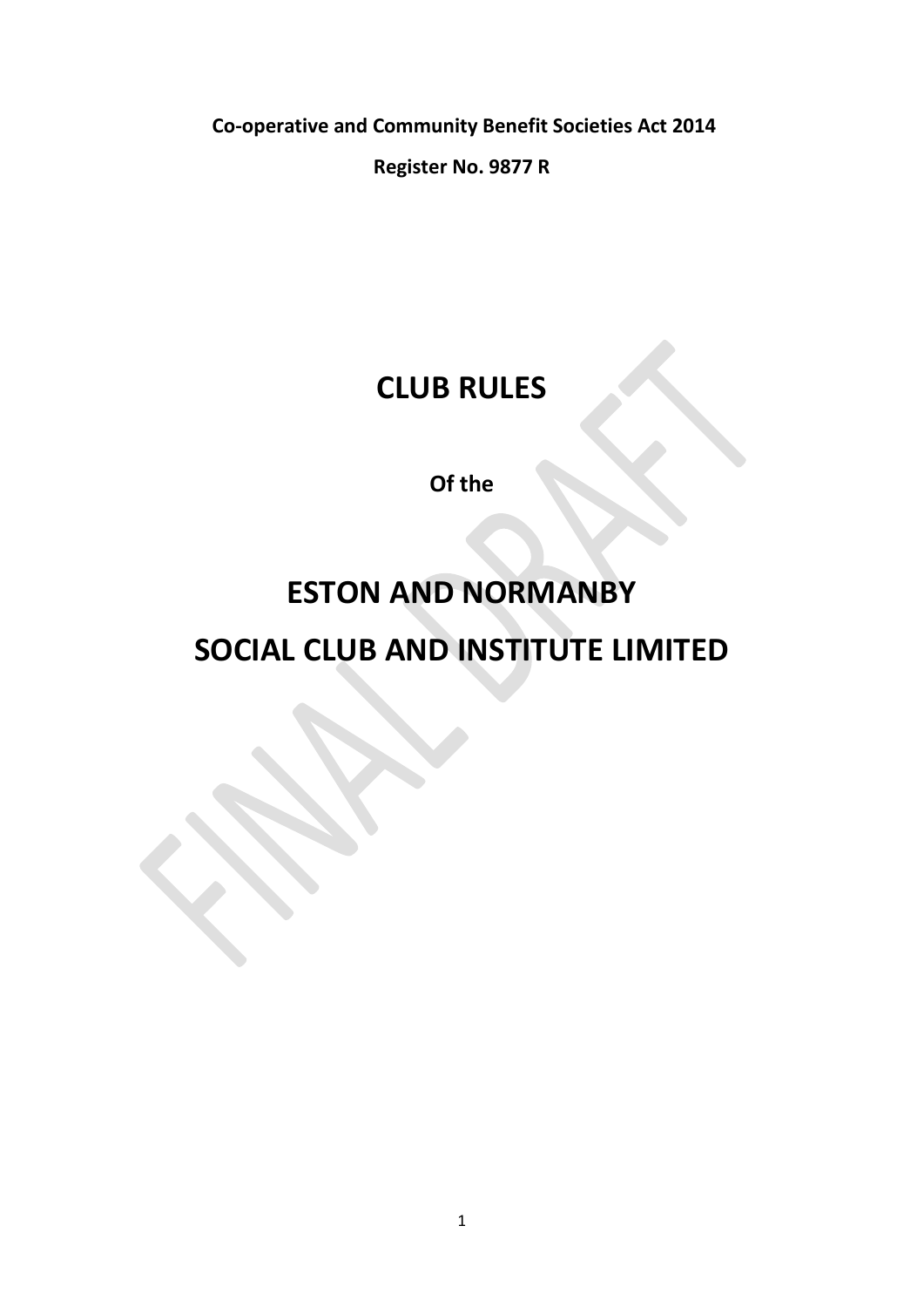# **All previous Club Rules Rescinded**

## **Contents Page**

| <b>Section heading</b>                                   | Rule(s)  | Page      |  |
|----------------------------------------------------------|----------|-----------|--|
| Introduction<br>$\bullet$                                | $1$ to 5 | 3         |  |
| Club Rules<br>$\bullet$                                  | 6        | 4         |  |
| Application for Membership<br>$\bullet$                  | 7 to 14  | $5-7$     |  |
| <b>Meetings</b><br>$\bullet$                             | 15       | $8 - 9$   |  |
| <b>Officers</b><br>$\bullet$                             | 16 to 17 | $10 - 11$ |  |
| <b>Managing Committee</b><br>$\bullet$                   | 18 to 20 | $12 - 13$ |  |
| Elections<br>$\bullet$                                   | 21       | 14        |  |
| <b>Financial Matters</b><br>$\bullet$                    | 22 to 30 | $15 - 17$ |  |
| Other relevant information & interpretation<br>$\bullet$ | 31 to 34 | 18        |  |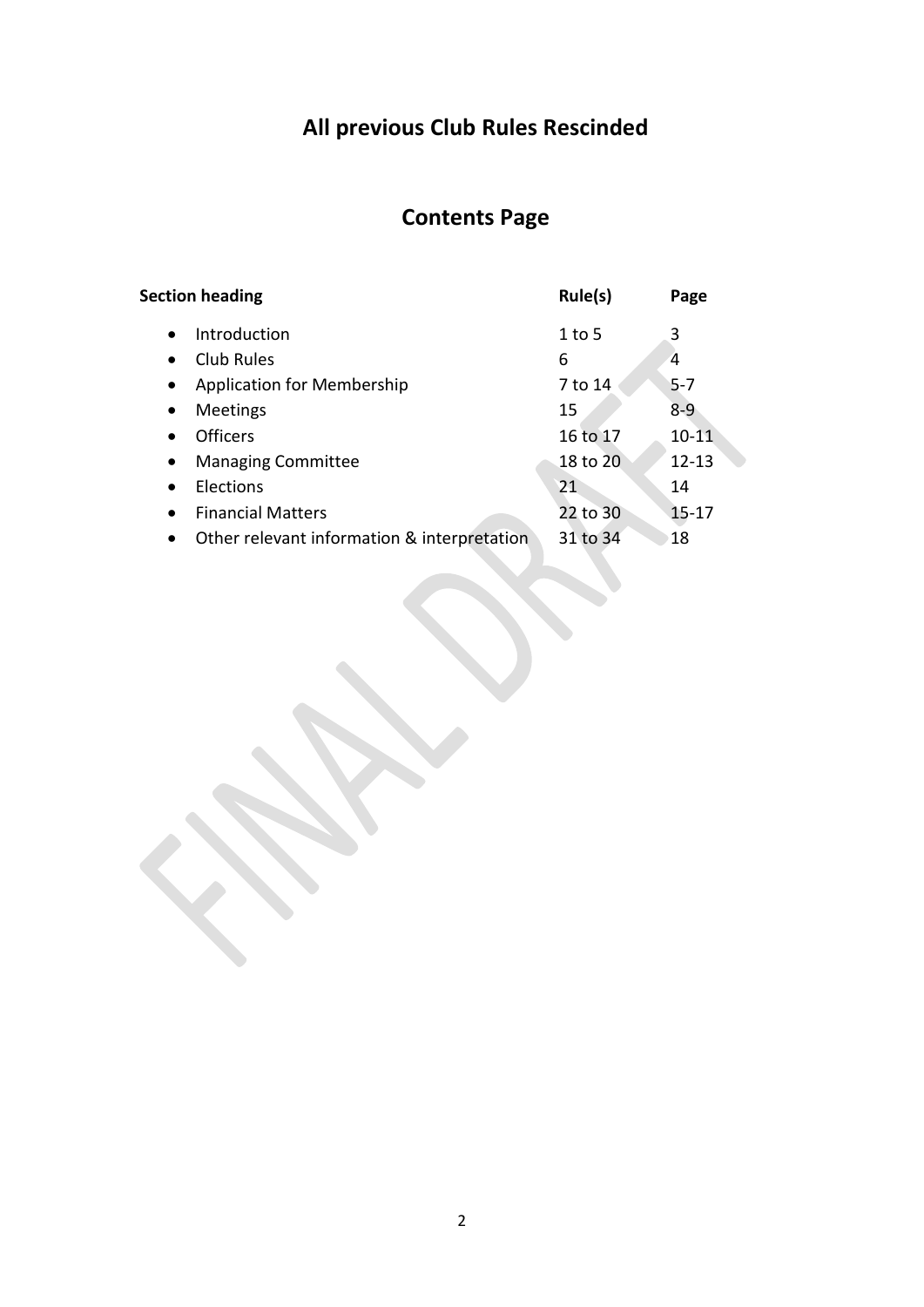### **Introduction**

### **1. Name and Objects**

The society (hereinafter called the "Club") shall be named the ESTON AND NORMANBY SOCIAL CLUB AND INSTITUTE LIMITED.

Its objects shall be to:

(a) Carry on the business of a Club by providing for the use of its Members, the means of social activity, mutual helpfulness, mental and moral improvement, recreation and other advantages of a Club.

### **2. Registered Office**

Its registered office shall be at 30 HIGH STREET, ESTON, MIDDLESBROUGH, CLEVELAND TS6 0QU.

Notice of any change in the situation of the registered office shall be sent by the Secretary within 14 days thereafter to the Financial Conduct Authority in manner and form provided by the Act.

### **3. Use of the Club's name**

The registered name of the Club shall be kept painted or affixed on the outside of the Club premises, in a conspicuous position, in letters easily legible and shall be mentioned on all business letters, notices, advertisements and other official publications of the Club. It will further be noted, on all cheques and orders for money or goods, purporting to be signed by or on behalf of the Club, and in all bills, invoices, receipts and letters of credit of the Club.

### **4. Powers**

The Club shall have full power to do all things necessary or expedient for the accomplishment of all objects specified in its Club Rules, including the power to purchase, hold, sell, mortgage, rent, lease or sub-lease lands of any tenure, and to erect, lease, sub-lease, pull down, repair, alter or otherwise deal with any building thereon.

### **5. Shares**

Shares shall not be withdrawable or transferable and shall be of the **value of £4** per share.

No Member shall hold more than one share, and no interest or dividend shall be paid upon it. A Member shall forfeit his share on ceasing from whatever cause to be a Member.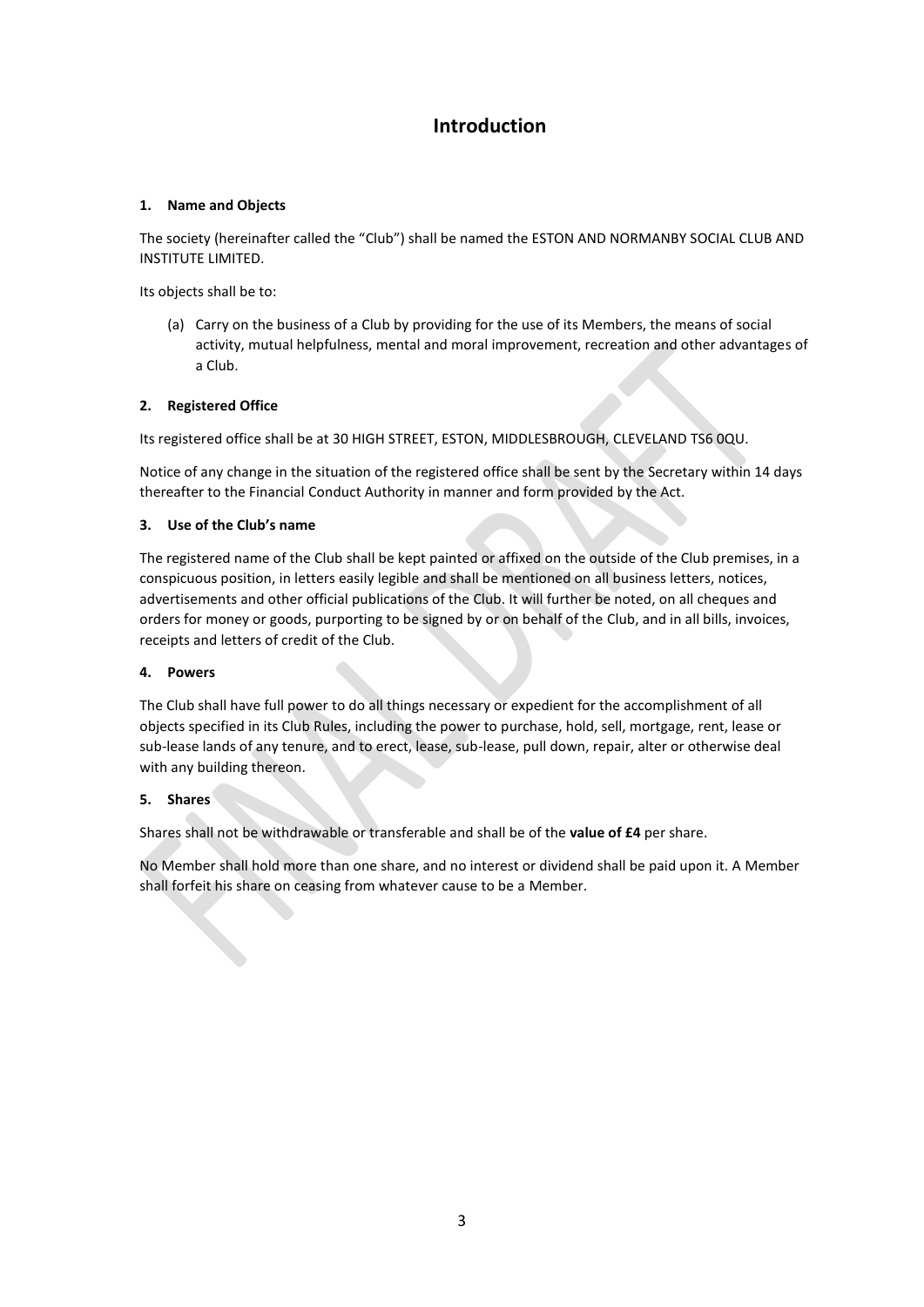### **Club Rules**

### **6. Club Rules**

### **Supply**

(a) The Secretary shall be supplied by the Managing Committee with a copy of the Club Rules, and every Member on election shall be given the opportunity to view a set of Club Rules, these can be provided either electronically or as a hardcopy

### **Amendment**

(b) No amendment of these Club Rules is valid until voted upon by the Members at an Annual General Meeting or Special General Meeting called for that purpose. Notice of any proposed amendment shall be posted in the Club for at least 14 clear days previous to the meeting to which the amendment is to be submitted. Any amendment shall require the votes of at least two-thirds of the Members present at such meeting. No amendment of the Club Rules is valid until registered in accordance with the Cooperative and Community Benefit Societies Act 2014. Notification of any change in the name of the Club or in the Club Rules must be given to the relevant Licensing Authority within 28 days after the change is made.

### **By-Laws**

(c) The Managing Committee shall have power to make such By-Laws as it may consider necessary for the good order and management of the Club, provided that no such By-Laws shall conflict with any of the Club Rules. A copy of all such By-Laws shall be posted conspicuously on the Club notice-board.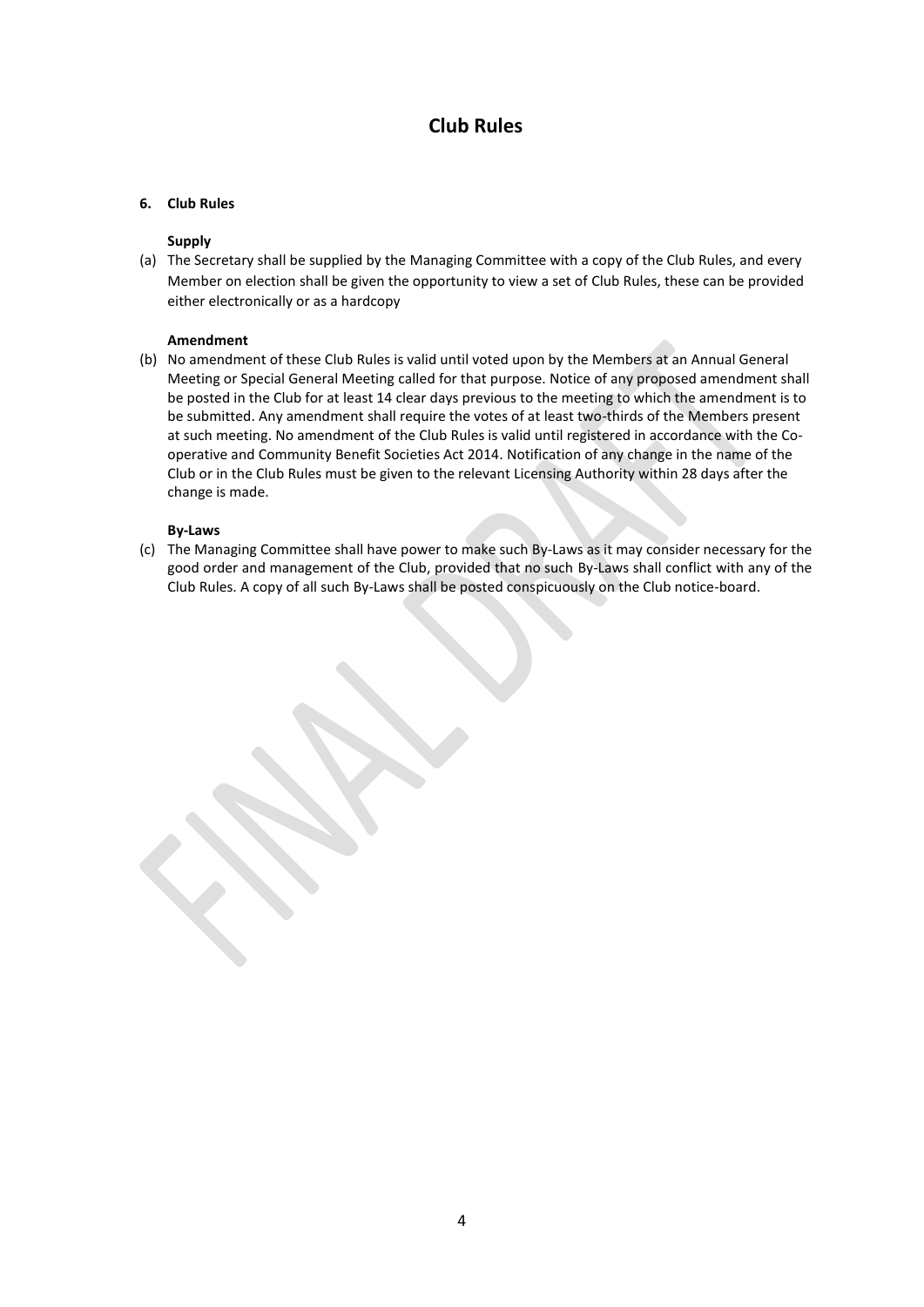### **Application for Membership**

### **7. Admission of Members**

Any two Members of not less than **twelve** months standing may propose and second a candidate for Membership provided they are able from personal knowledge to vouch for his respectability and fitness to be a Member and both shall sign a nomination form to this effect. The candidate shall deposit the full amount payable for one share. Such sum deposited shall be a returned in the event of non-acceptance as a Member. The candidate shall sign such (if any) declaration of his concurrence with, and adherence to, the purposes of the Club as shall be required by the Managing Committee. The election shall be by the Secretary and the candidate shall be required to appear in person.

No candidate shall be elected under 18 years. Every Member on election shall be given the opportunity to view a set of Club Rules, these can be provided either electronically or as a hardcopy.

Any new Member shall have the same rights and privileges and be subject to the same Club Rules and By-Laws as ordinary Members and receive a share of assets on dissolution.

### **8. Subscriptions and joining fee**

Every Member shall pay to the funds of the Club a subscription which shall become due as soon as he is elected to Membership. The subscription must be paid before the Member is entitled to any of the privileges of the Club. The rate of subscription and a joining fee shall be such sum as from time to time be determined by the Managing Committee being not less than £1 and not exceeding £10 each per year payable on the first day of January in each year.

Any Member who has not paid his subscription by  $1<sup>st</sup>$  February, shall be considered in arrears, however any Member still has the opportunity after this date to contact the Club via either the Secretary giving reasons why the requisite date for payment was missed. Each Member case will then be considered by the Managing Committee, and at their discretion may deem that the Member in arrears makes an immediate payment of outstanding subscription owed in order to renew their Membership.

### **9. Register of Members**

The Club shall keep at its registered office a Register of Members in which the Secretary shall enter the following particulars:

- (a) The names and addresses of the Members;
- (b) The date at which each person was entered in the Register as a Member, and the date at which any person ceased to be a Member;
- (c) The names and addresses of the Officers of the Club, with the offices held by them respectively and the dates on which they assumed office.

Any Member changing his address must notify the Secretary of such change within 14 days thereafter. Correspondence sent to a Member's last known address as entered in the Register of Members shall be deemed to have been received.

### **10. Cessation of Membership**

Members shall cease to be Members:

(a) By non-payment of subscription. Any person whose Membership has ceased from this cause shall not again be elected to Membership unless he pays such fee or fine as the Managing Committee may in its discretion determine;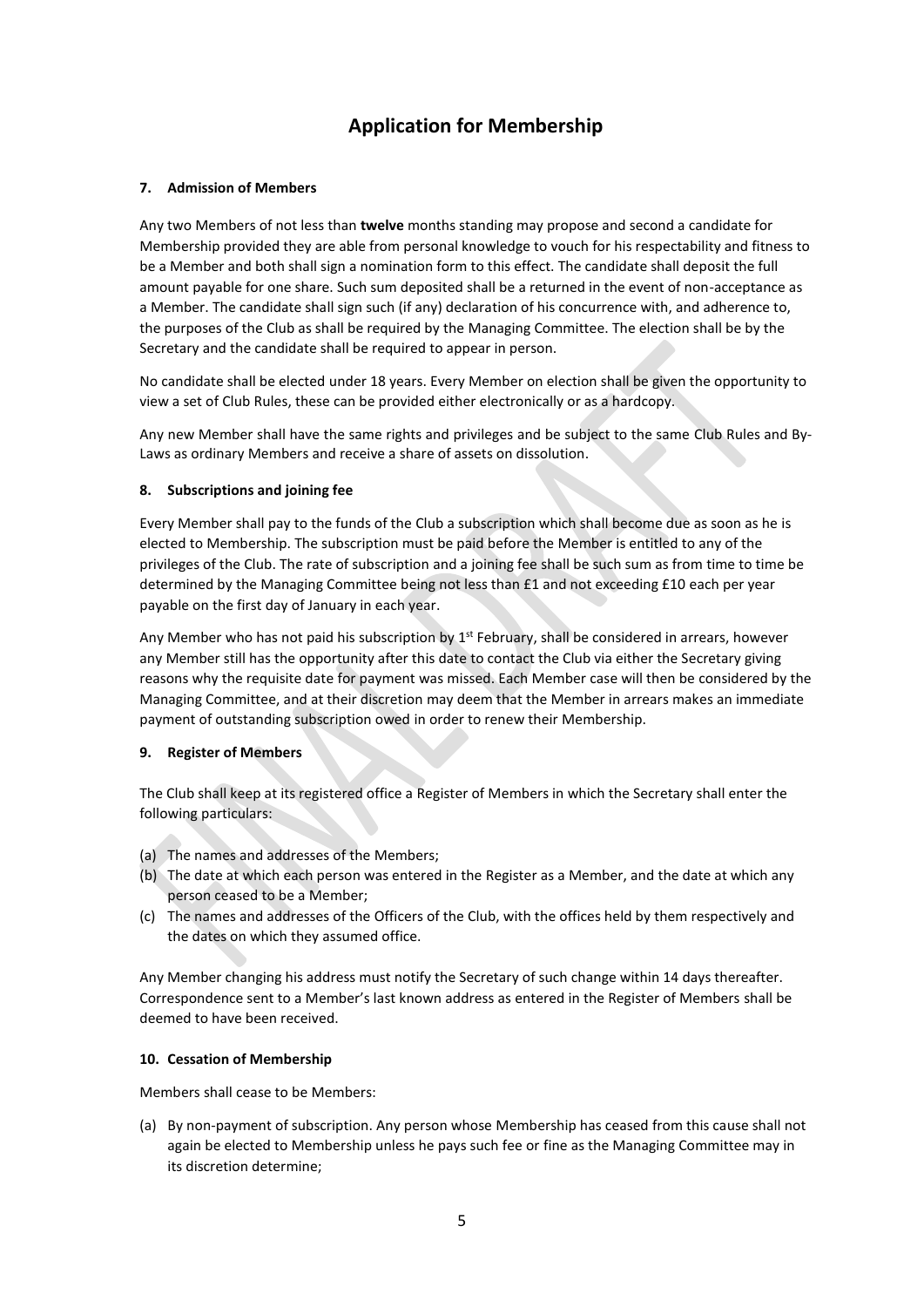- (b) By expulsion;
- (c) By resignation by notice of not less than three months given to the Secretary in writing unless the Managing Committee waives the requirement for the same;
- (d) By death.

#### **11. Misconduct of Members / Guests**

- (a) The Secretary or Chairman or in the absence of both such Officers, any Officer present upon the Club premises shall have power to order the withdrawal from the Club premises of any Member / Guest who shall infringe any Club Rule or By-Law or whose conduct whether within the Club or elsewhere shall in his opinion render a Member / Guest unfit for further entry to the Club. A Member / Guest who is subject to proceedings in a court of law and who is excluded from the Club by an Officer under the above provision, may not use the Club premises, until the courts have disposed of the matter and until such time as the Managing Committee may decide to permit entry conditionally or otherwise. Where the Member / Guest continues to be excluded for a time, after the courts have disposed of the matter, greater than 12 months, the provisions so modified to meet the circumstances, in Rules 11 (b) and (c) shall apply.
- (b) The Secretary or Chairman or Officer who orders the withdrawal of a Member / Guest for misconduct as per Rule 11 (a), that a Member / Guest not being the subject of proceedings in any court of law shall, at the next meeting of the Managing Committee or as soon as practicable thereafter lay a complaint upon which the Managing Committee must decide whether or not to formally charge the Member / Guest. If the Managing Committee by a majority of Members present at the meeting and entitled to vote so decide that on the face of the complaint there is a case to answer, the Secretary will write to the Member / Guest setting out the charge or charges and summon him to appear before the Managing Committee giving not less than three clear days-notice to afford the Member / Guest an opportunity to advance a defence.
- (c) The Managing Committee having found a Member / Guest guilty of a charge by a simple majority of their number present and entitled to vote must by at least two-thirds of the said Managing Committee vote for the Member / Guest to be reprimanded, suspended (for a period not exceeding 12 months) or expelled to render it effective. A Member / Guest convicted of any offence by any court of law may be suspended or expelled in his absence. A suspended Member / Guest shall not be entitled to any of the rights and privileges of Club Membership but shall remain liable to pay his subscription. The decision of the Managing Committee shall be sent to the Member / Guest in writing within three days of the Managing Committee meeting at which the decision was reached.

#### **12. Life Members**

- (a) The Managing Committee may, in their discretion, grant Life Membership to any Member who has rendered special service to the Club, or who is in their opinion is deserving of the distinction. In addition any Member can be considered for Life Membership, and must be at least 65 years of age and been a continuous Member of not less than 10 years standing. Life Members shall not be liable to pay subscriptions under Rule 8, but shall be entitled to all the rights and privileges of the Club Membership, including the right to attend meetings, vote at elections and be nominated for Managing Committee or other office.
- (b) Every Life Member shall be under a continuing duty to notify the Secretary of his up to date address.
- (c) A Life Member must complete a Life Membership form each year by  $1<sup>st</sup>$  February. If a Life Member fails to complete his Life Membership form as indicated above, the Secretary will write to the Member notifying him that he has ceased to be a Member of the Club.
- (d) The Life Member may, within the 3 month period mentioned in (c) above or within 28 days of the date of the notice of cessation of his Membership, write to the Managing Committee with a request that his Life Membership should continue and it will before the Managing Committee in their absolute discretion to decide whether or not he should remain a Life Member.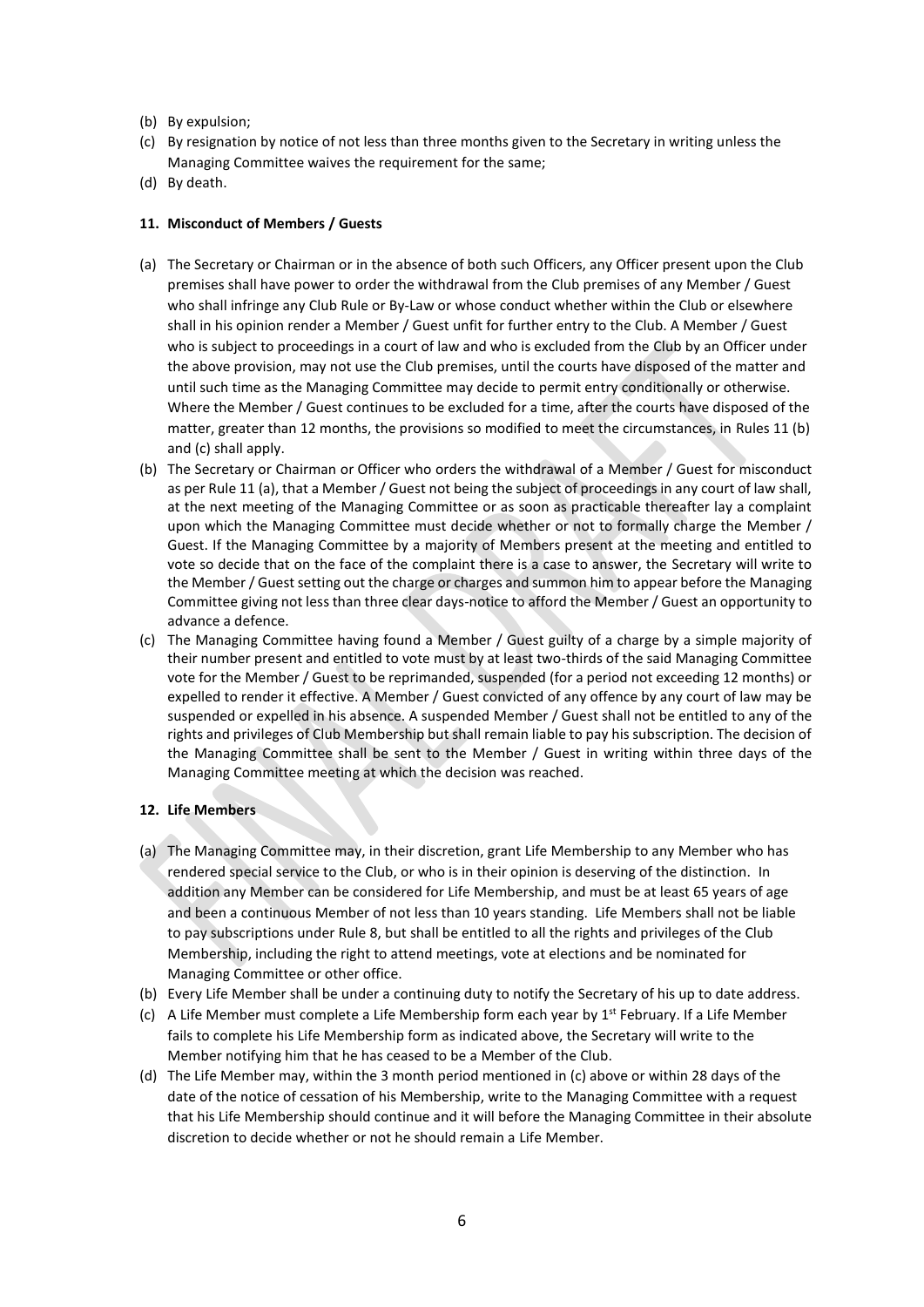### **13. Introduction of Guests**

In addition to their family, any Member may personally introduce friends as his Guests, provided that no Member may introduce more than three Guests at any one time. The Member introducing the Guest(s) shall sign his name and Membership number in a book kept for that purpose together with the name of the Guest(s).

### **14. Exclusions**

The following **shall not** be admitted as Guests:

- (a) Former Members who have been expelled;
- (b) Former Members who have ceased to be Members under any of the previously stated Club Rules e.g. through non-payment of subscriptions;
- (c) Persons who, having been nominated for Membership, have not been accepted;
- (d) Members who are under suspension.

Members must accompany Guests introduced by them during their stay in the Club. The Managing Committee may debar a Member introducing any particular person as a Guest if they so think fit.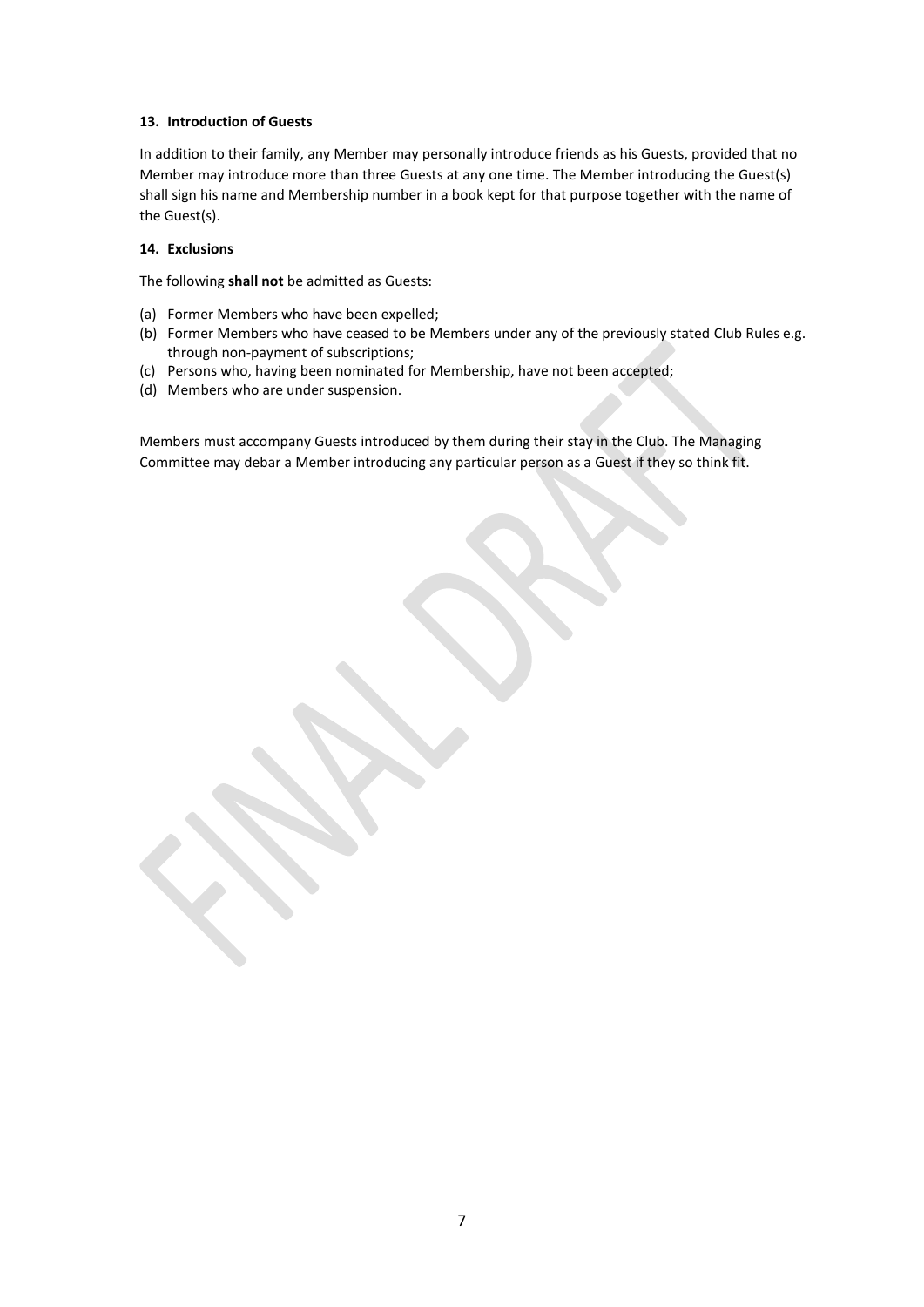### **Meetings**

### **15. General Meetings**

### **Annual General Meeting (AGM)**

- (a) The AGM shall be held no later than  $31<sup>st</sup>$  March on a date to be fixed by the Managing Committee. The Secretary shall post the date and time of the meeting together with an agenda of the business to be conducted prominently in the Club for at least ten days' prior to the meeting.
- (b) The business of the AGM shall be to receive the account or accounts and balance sheet or balance sheets as audited if required, and the report of the Auditor on the revenue account or accounts and balance sheet and a report for the year shall be presented by the Managing Committee. The AGM shall consider such other business as may be submitted by the Managing Committee or any motion to be proposed by a Member of which at least seven days' notice has been given to the Secretary in writing. On receipt of such notice, the Secretary shall add it to the agenda posted in the Club.
- (c) The Auditor shall be entitled to attend any General Meeting of the Club and to receive all notices of and other communications relating to any General Meeting which any Member of the Club is entitled to receive and to be heard at any meeting which he attends on any part of the business of the meeting which concerns him as Auditor.

### **Special General Meetings (SGM)**

- (a) An SGM shall be called by the Secretary in the following cases:
	- (i) Upon the direction of the Managing Committee, and in accordance with such direction;
	- (ii) On a requisition signed by one-quarter of the total number of Members entitled to attend and vote at a General Meeting or 50 such Members, whichever is the less, stating the special object there-of. The requisition should include both the printed name and signature of the Member for audit purposes. Such meeting shall be held within not less than 14 days and not more than 21 days from the date of the receipt by the Secretary of the requisition.

### **Notice to be given**

Notice of any SGM, and of the object(s) for which it is called, shall be posted prominently in the Club by the Secretary at least 10 days prior to the date of the meeting. Should the Secretary not convene an SGM in the manner required hereby within 10 clear days after a duly signed requisition has been delivered to him, any of them may call such a meeting, giving such notice as is provided by this Rule.

### **Business**

No business other than that named in the notice shall be brought before an SGM.

### **Quorum**

### **AGM**

An AGM may proceed to business if there are in total, at least one greater than the number of the Managing Committee present as provided by Rule 18 (1) within an hour after the time fixed for the meeting. Otherwise the AGM will stand adjourned to the week following, at the same time, and the AGM so adjourned may proceed to business whatever be the number of Members present.

### **SGM – Convened by Order of the Managing Committee**

Any SGM, convened by Order of the Managing Committee, may proceed to business if there are in total at least one greater than the number of the Managing Committee present as provided by Rule 18 (1) within an hour after the time fixed for the meeting. Otherwise the AGM will stand adjourned to the week following, at the same time, and the AGM so adjourned may proceed to business whatever be the number of Members present.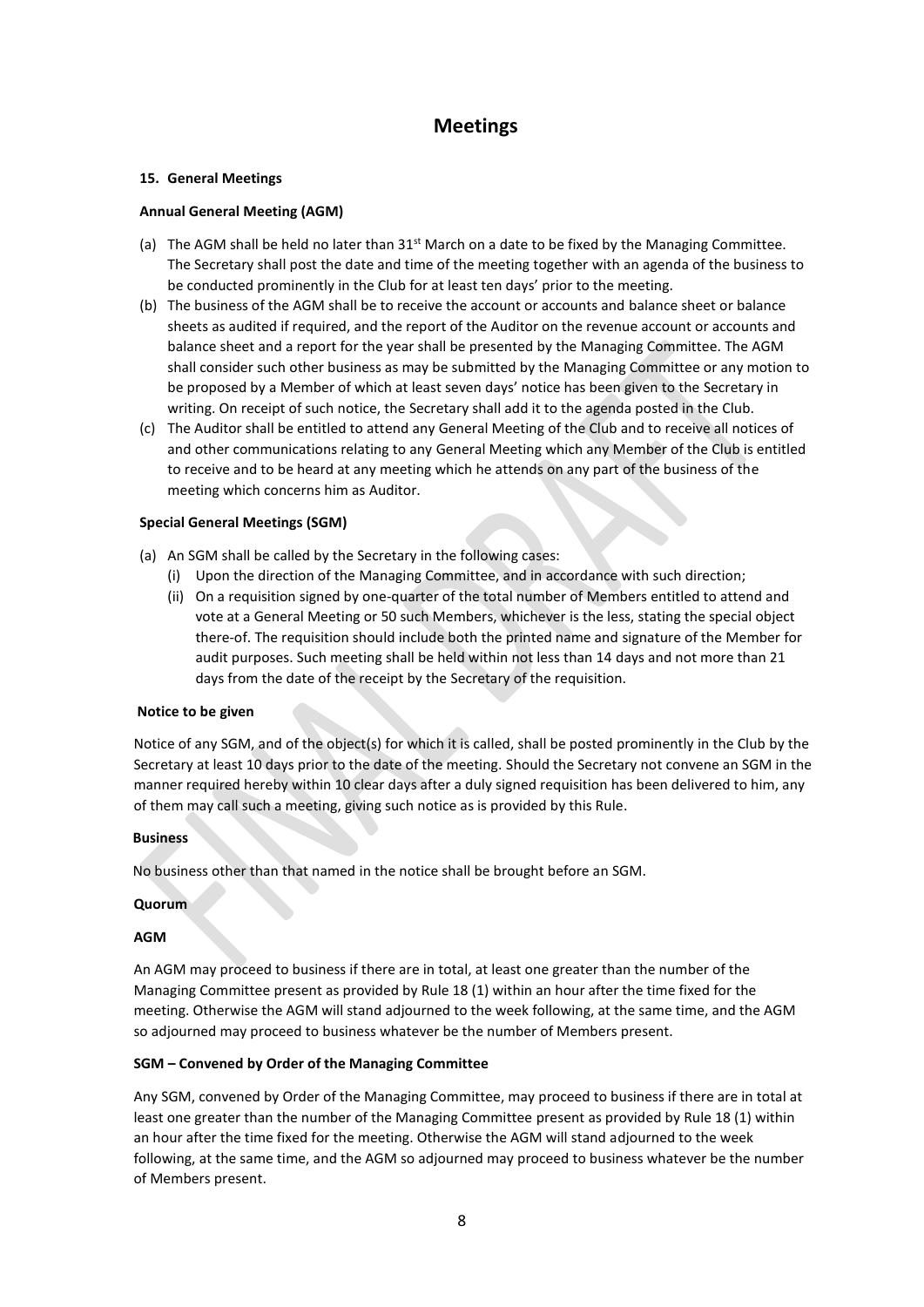### **SGM – Convened on the Requisition of the Members**

Any SGM convened on the Requisition of the Members, may proceed to business if there are in total at least one greater than the number of the Managing Committee present as provided by Rule 18 (a) within an hour after the time fixed for the meeting. Otherwise the SGM shall be dissolved.

No meeting shall become incompetent to transact business from the want of a Quorum arising after the Chair has been taken.

### **Adjournment**

Any General Meeting duly constituted, may adjourn to such time as the Members present direct, and may continue any such adjournment from time to time. No business shall be brought on at any adjourned meeting which could not have been transacted at the original meeting.

### **Presiding Officer**

The Chairman or Vice-Chairman, or in the absence of all these Officers, a Member elected by the meeting shall preside at a General Meeting.

### **Voting**

Each Member present shall be entitled to one vote on each motion. Voting shall be decided by simple majority of those present except as otherwise provide in these Club Rules and in the event of a tied vote the motion shall be deemed to be lost.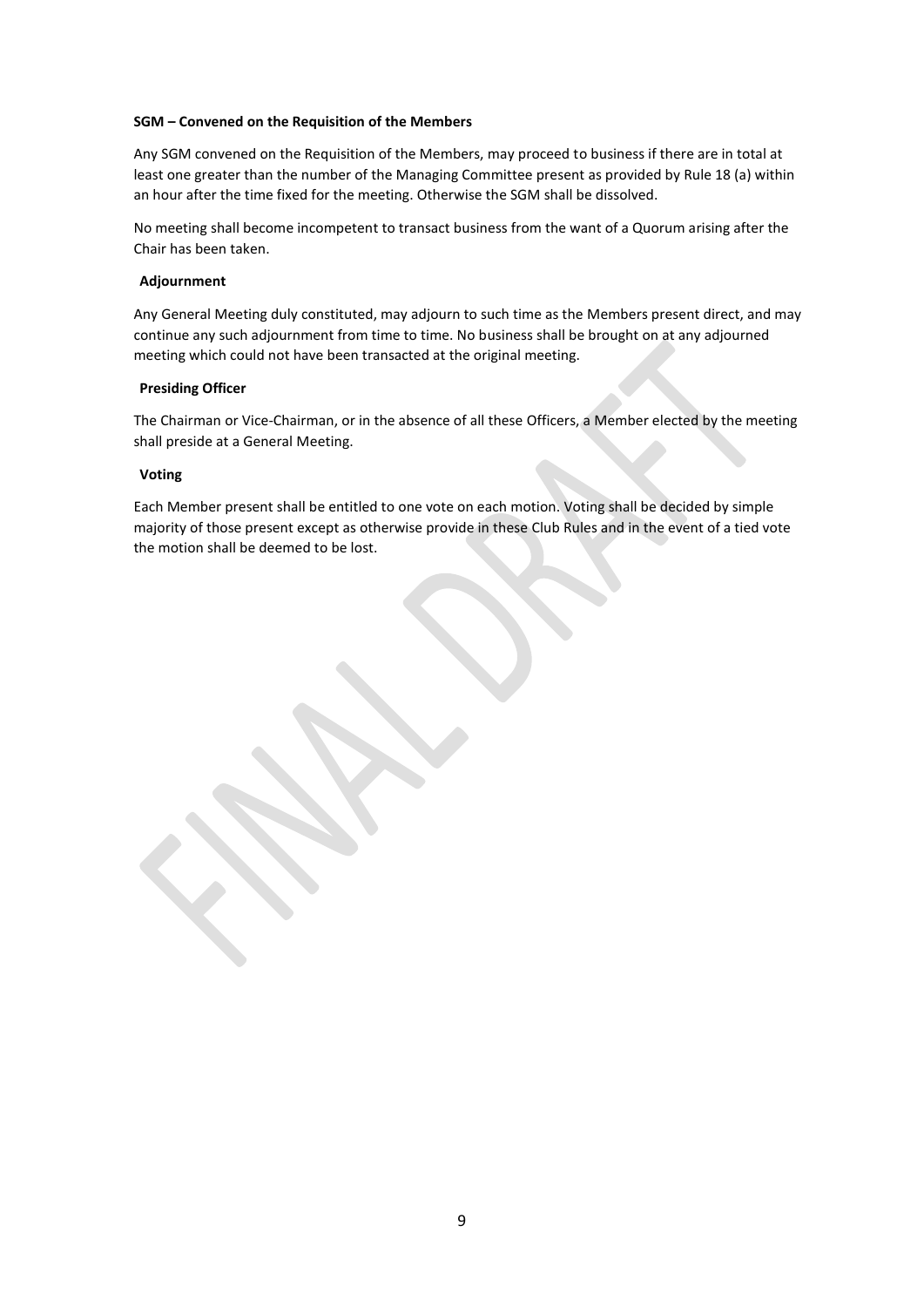### **Officers**

### **16. Officers**

The Club shall have the following Officers: a Chairman, Vice Chairman and a Secretary and up to 12 Members, who together will form the **Managing Committee.** The election of Officers (other than the Secretary) and Managing Committee shall be by ballot and subsequently upon elected will stand for a period of **2 years**.

Any of the Officers (other than the Secretary) shall be removable at any time provided two-thirds of the Members present at any SGM called for that purpose shall vote in favour of such removal.

In the event of a vacancy arising amongst the Officers by death, resignation, or other cause apart from suspension or expulsion the vacancy shall be filled, the Managing Committee having power to fill the vacancy. Any Member so appointed shall hold office for the unexpired period for which his predecessor was elected. This provision shall not apply to the office of Secretary. Any Officer shall vacate his office if suspended from Membership under Rule 11 or upon ceasing Membership from any cause. A vacancy occurring on the suspension or expulsion of an Officer shall not be filled until the hearing of any arbitration appeal made in accordance with the Club Rules.

If the Secretary is the holder of the Club Premises Certificate, then any change in the office of Secretary must be notified by the Chairman or Secretary within 28 days to the Licensing Authority.

The Officers of the Club (other than the Secretary) shall receive such honorarium, if any, from time to time as determined by Members at either an AGM or SGM. Every Officer dealing with Club monies shall be insured with a recognised guarantee society for the due performance of his duties in such sum as the Managing Committee or General Meeting may determine.

#### **17. Role of Officers**

### **The Chairman**

The Chairman shall normally preside at all General Meetings and regular Meetings of the Managing Committee and shall have overall responsibility for the conduct of Club affairs.

#### **Vice-Chairman**

The Vice-Chairman shall deputise for the Chairman as necessary.

Where either the Chairman or Vice Chairman is unable to preside a member of the Management committee elected by that committee shall do so.

#### **Secretary**

The Secretary shall be the Executive Officer of the Club and shall be responsible for the paying into the bank of all monies received by the Club from all sources, without any deduction for any purpose whatever, to the credit of an account opened in the name of the Club at such bank and in such a manner as the Managing Committee may direct.

He shall keep upon the Club premises a Register of the names and addresses of the Club Members in which shall be recorded the payments of such Members. He shall carry out the directions of the Managing Committee, and subject to such directions, shall receive monies on account of the Club, and keep such accounts as the Managing Committee may direct.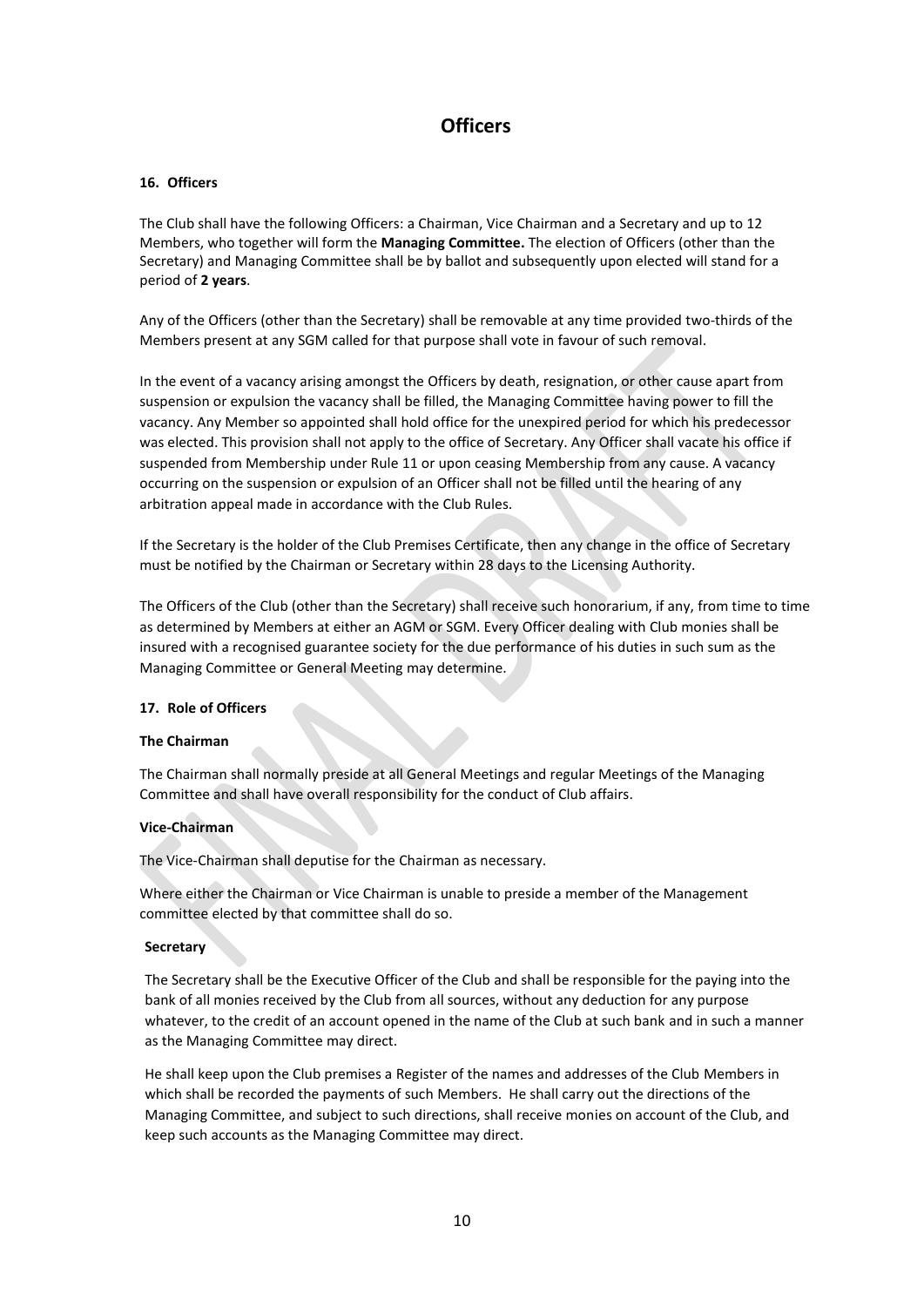He shall attend all General Meetings and those Meetings of the Managing Committee, take minutes of the proceedings, (prepare accounts and balance sheets, and submit them to the auditor).

The Secretary shall ensure that the Club Premises Certificate, or a certified copy, thereof, is kept at the Club premises in the custody, or under the control of the person nominated for the purpose of Section 94(2) of the Licensing Act 2003, who may be the Secretary, or a Club Member, or a Club employee nominated by the Secretary in writing.

The nominated person shall be identified in writing to the Licensing Authority by the Secretary; and shall ensure that the summary of the certificate issued by the Licensing Authority, or a certified copy thereof, and a notice specifying the position he holds at the premises are prominently displayed at the Club premises.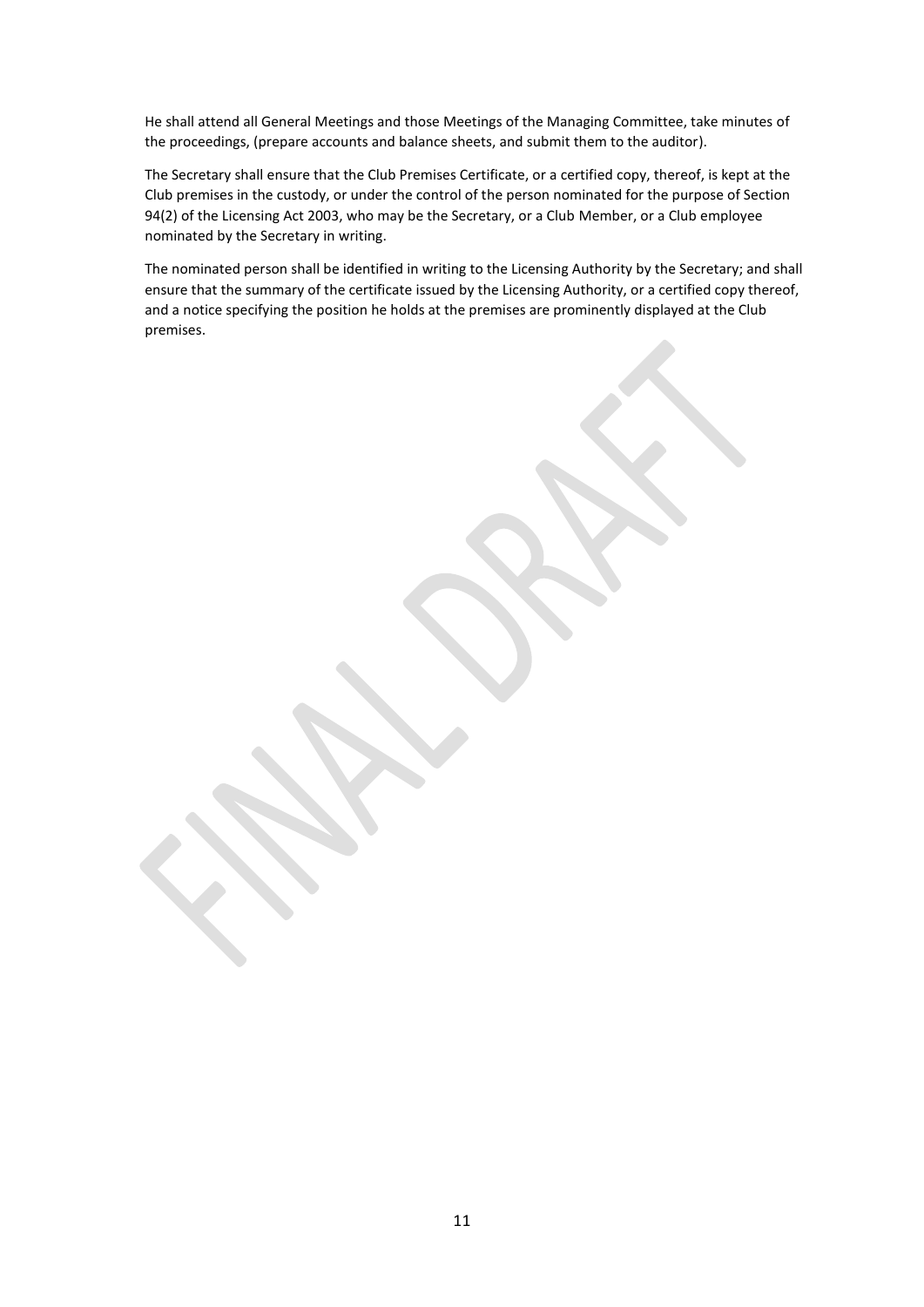### **Managing Committee**

### **18. Managing Committee**

### (a) **Powers of the Managing Committee**

The Managing Committee shall consist of the Chairman, Vice-Chairman, and a minimum of 6 and up to 12 Committee Members, all of whom shall be above the age of 18.

The Managing Committee shall control the management of the Club and shall have exclusive power to appoint, dismiss and fix the remuneration of the Secretary and to engage or dismiss a Steward and other servants. It shall have power to purchase such articles and do all such things as it may deem necessary for the carrying out of the objects of the Club. It shall have due regard to any resolution or recommendations of any General Meeting, but shall not be bound to give effect to the same if in its judgment such actions would be injurious to the best interests of the Club. Nothing in these Club Rules shall enable the Managing Committee to declare any dividend or make any monetary grants to the Members, or to apply the Club funds, except for the purposes of the Club itself, and for the purposes specified in Rule 26.

### **(b) Conduct of Meetings**

### *Frequency*

The Managing Committee shall meet at least once per month for general business. The Chairman or in his absence the Vice-Chairman or in his absence a chairman elected by the Members present shall take the chair at meetings of the Committee.

### *Quorum*

Quorum shall consist of not less than one half of the total membership of the Managing Committee.

### *Minutes*

Minutes of all meetings of the Managing Committee shall be taken by the Secretary (or in his absence a Member appointed by the Managing Committee). The Secretary shall then ensure the minutes of the meetings are available to Members by posting onto the Club Notice board whilst all minutes are to be retained for at least seven years.

### **(c) Retirement, Vacation or Cessation Membership**

- (i) Any Officer or person of the Managing Committee not attending for three consecutive meetings shall, unless he sends an explanation, which the Managing Committee consider satisfactory, cease to be a member of the Managing Committee and in the case of the Officer shall also be removed from office; or
- (ii) Any person of the Managing Committee or Officer who shall cease to be a Member, or
- (iii) Who is suspended under Rule 11; or
- (iv) Tenders his resignation in writing; or
- (v) Who shall cease Membership of the Club by any reason, shall vacate his seat and not be eligible for nomination for a period of **three years** commencing on the date such was enacted.
	- a. Any vacancy so occurring, or by any other cause, shall be filled by the Managing Committee, or in such other manner as the Managing Committee shall decide. All those persons of the Managing Committee who were elected before the date of the last election (2 years previously), shall retire at the elections held after the relevant AGM, but shall be eligible for re-election. Any person of the Managing Committee then selected to fill a casual vacancy shall hold office until the next relevant re-election.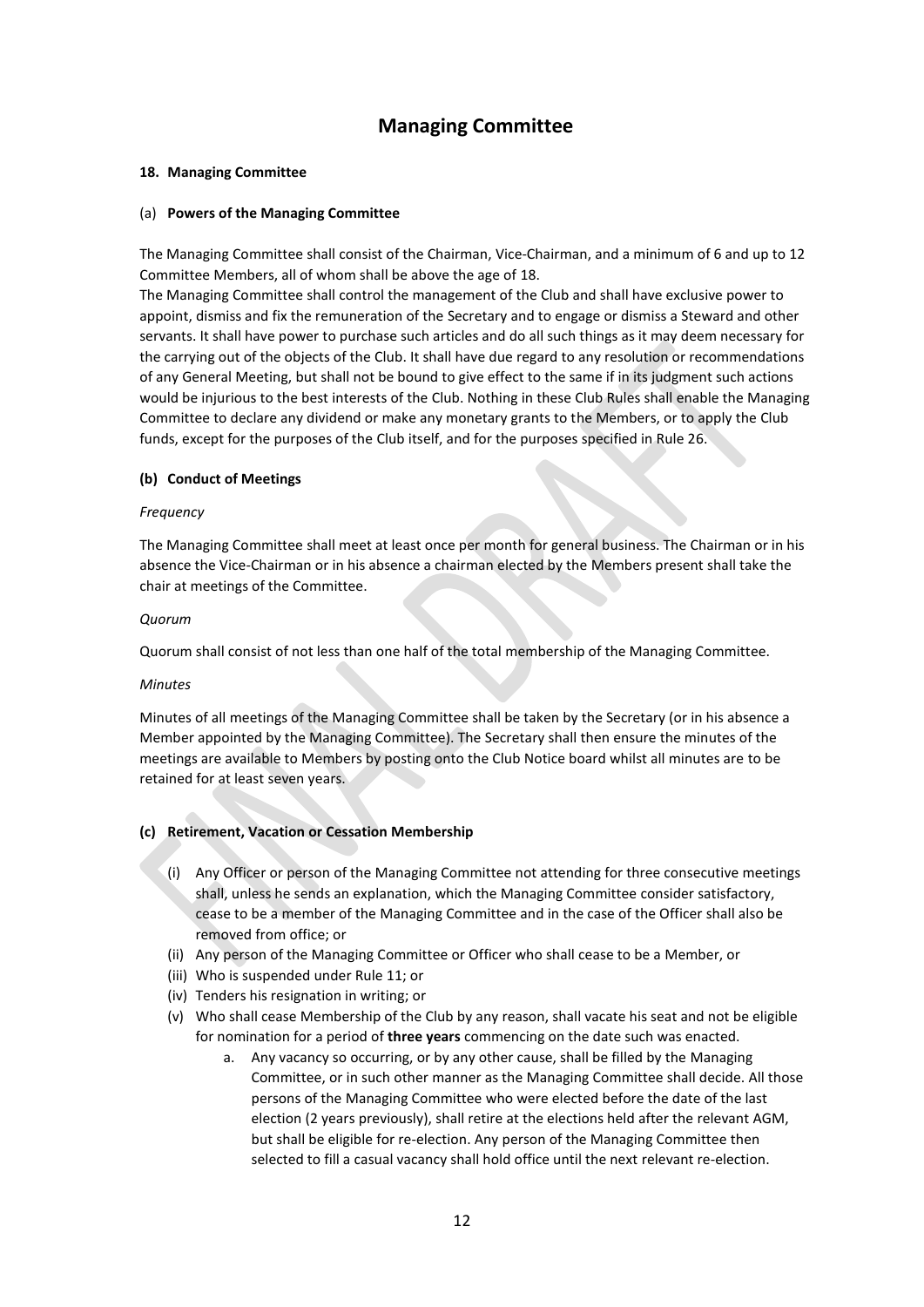### **(d) Removal or Resignation**

The Managing Committee, or any Member or Members thereof, may be removed by the votes of two thirds of the Members present at an SGM called for that purpose. In the event of the removal or the resignation of the whole or the majority of the Managing Committee, the Secretary shall obtain nominations and appoint Scrutineers and arrange for holding a ballot. Three days shall be allowed for nominations and the ballot shall be held on three successive days within the following seven days. The result shall be declared by the Scrutineers by notice, posted in the Club. No Member who has been removed, or resigned, from the Managing Committee, shall be eligible for nomination for a period of **three years** commencing on the date such removal or resignation was enacted.

### **19. The financial running of the Club**

With regards to the financial running of the Club, the Managing Committee empower the Secretary to carry out the following duties, in that:

- (a) He shall be responsible for preparing a monthly financial summary which will be presented to the Managing Committee. The summary will comprise of relevant details related to takings and other income compared to the Club's outgoings;
- (b) He shall be responsible for reporting relevant details in relation to stock of goods to the Managing Committee on a monthly basis;
- (c) He is to ensure that all invoiced payments are processed expeditiously;
- (d) He can purchase goods and services up to a  $maximum$  of two hundred pounds (£200.00) in value (as agreed by the Managing Committee) as and when requested from time to time and to retain all record of any transactions made. He will also inform the Managing Committee of payments made during regular Committee meetings;
- (e) All cheques drawn upon the Club's account shall be signed by him.

There is nothing in this Rule that shall empower the Managing Committee to incur expenditure, except where:

- (a) The Secretary is absent/not contactable; or
- (b) The expenditure is required due to an emergency situation and is consistent with the purposes for which the Club is established.
- **20. Orders**

No Officer or person of the Managing Committee of the Club shall by virtue of his appointment, have the power to order goods or dispose of the funds of the Club. No goods or labour shall be supplied, nor any contract entered into for work to be done for the Club, nor any office of salary, profit or remuneration, be held by any person of the Managing Committee, nor shall any Honoria be paid to the Managing Committee, unless authorised by an AGM or SGM.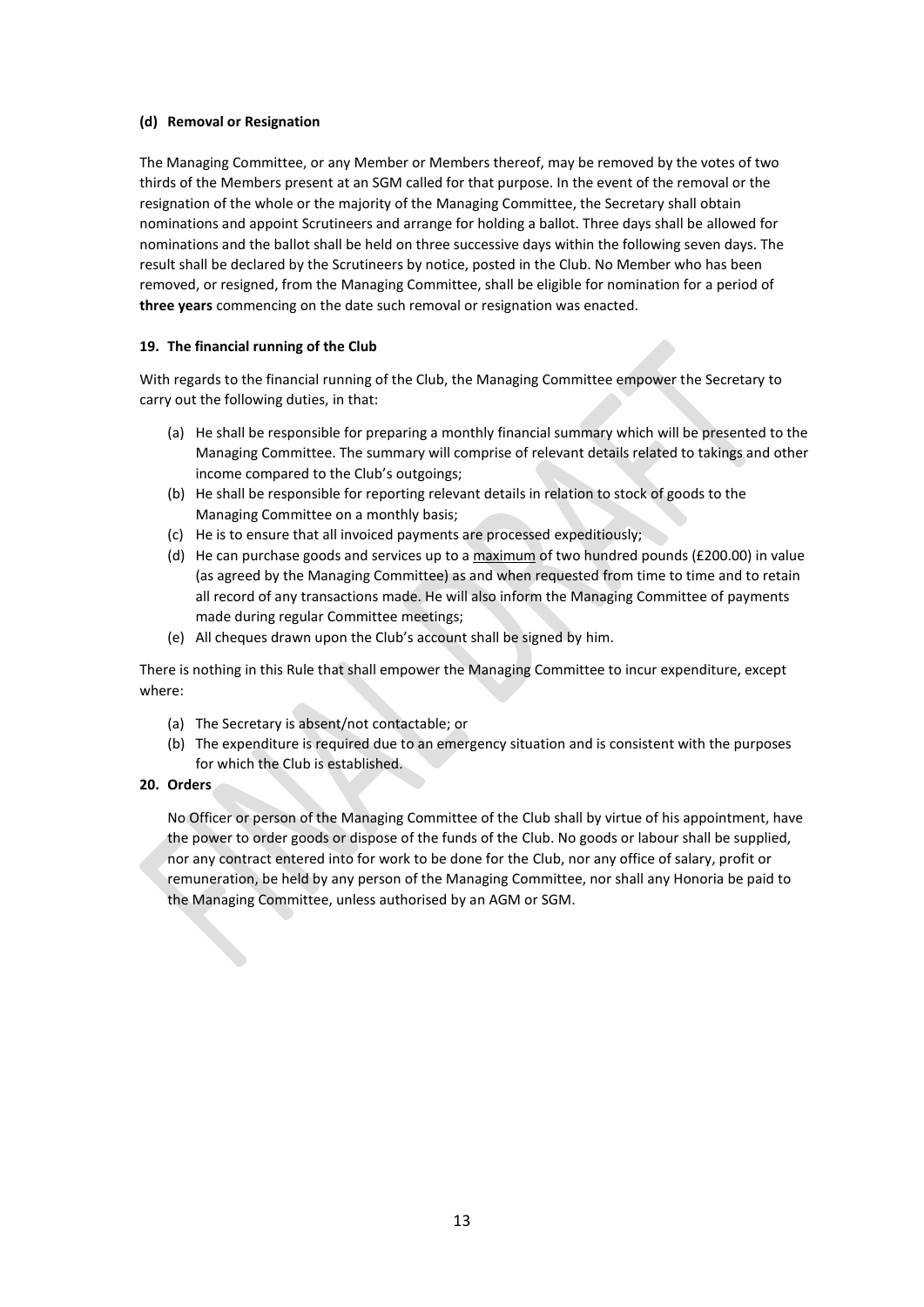### **Elections**

### **21. Conduct of Elections**

### **Nominations**

The election of Officers (other than the Secretary) and the Managing Committee shall be by ballot. At least three weeks before the day fixed for any ballot a nomination sheet shall be posted in the Club by the Secretary, on which the names of all candidates for any office must be entered and such sheet shall remain open until at least 10pm on the day following the closing of the AGM. No Member shall be eligible for nomination unless he has been a Member for **at least 5 years** prior to nominations closing, and has been proposed and seconded by two Members, who must themselves sign the sheet. No Member under suspension at the date of closing of the nomination sheet shall be eligible for nomination. No Member who has retired, vacated, ceased his Membership, been removed, or resigned, from the Managing Committee, shall be eligible for nomination for a period of **three years** commencing on the date such reason was enacted. No candidate shall be nominated for more than one position, and if nominated shall be deemed to have resigned from his present position.

### **Scrutineers**

The arrangements for ballot shall be carried out under the direction of the Secretary by **two** Scrutineers appointed by the AGM who shall **not be** candidates, the Managing Committee or Officers. They shall remain as Scrutineers until their successors are appointed.

### **Ballot**

Ballots shall **be held** during the week following the AGM or in the succeeding week, **every 2 years**. Ballots shall remain open during not less than two hours on the evenings of not less than three consecutive days to be fixed by the Managing Committee, and the result shall be made known by the posting of a notice in the Club signed by the Scrutineers, recording the number of votes polled by each candidate, and indicating which of the candidates are elected.

### **Who may vote?**

Each Member shall have one vote for each vacancy but no Member may give more than one vote to any one candidate.

### **Tie**

The candidates receiving the highest number of votes shall be declared duly elected. In the event of two or more candidates receiving an equal number of votes for the last vacancy or vacancies, the names of such candidates shall be written on slips or paper, which shall be placed so that the names are concealed and the Chairman, or in his absence some person appointed by the Scrutineers, shall then draw as many slips as there are vacancies to be filled, and the Members whose names are so drawn shall be declared duly elected for a period of **2 years**.

### **Scrutiny**

The Scrutineers shall, at the conclusion of the ballot, seal up the ballot papers and hand them to the Secretary, who shall retain them for seven days. A Scrutiny shall take place if a written demand be presented to the Secretary within seven days from the close of the ballot, with both the printed name and signature by not less than one fifth or 50 Members whichever is the least and the Scrutiny shall be carried out by two fresh Scrutineers.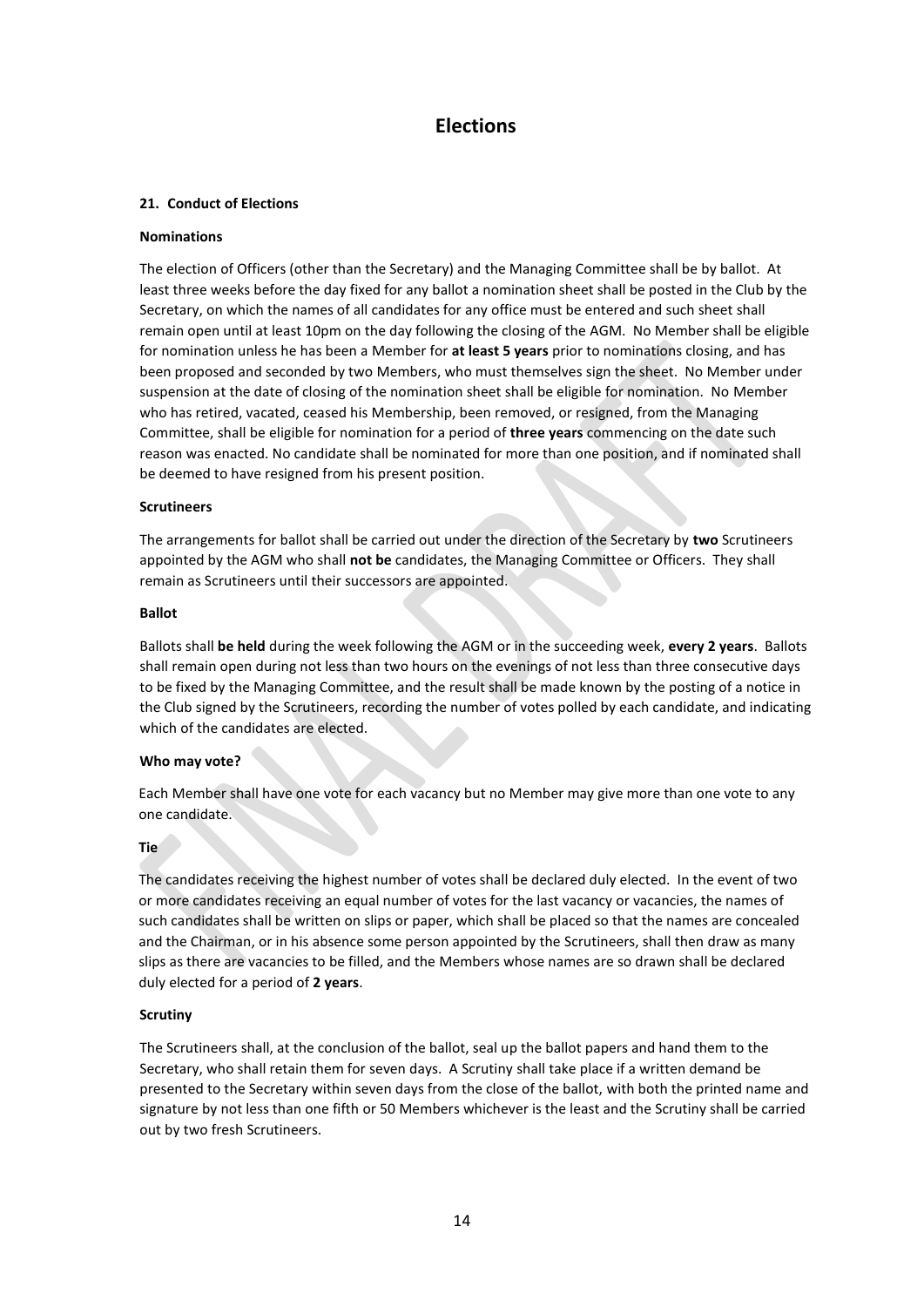### **Financial matters**

### **22. Annual return to Financial Conduct Authority (FCA)**

The Secretary shall send to the FCA, within the time allowed by legislation, an annual return relating to the Club's affairs for the period required by the, Co-operative and Community Benefit Societies Act 2014 (CCBS Act 2014), to be included in the return, together with a copy of the report of the Auditor on the Club's accounts for the period included in the return and a copy of each balance sheet made during that period, and of any report of the Auditor on that balance sheet. The annual return shall be made up for the period beginning with the date of registration of the Club under the CCBS Act 2014 or with the date to which the Club's last annual return was made up, whichever is the later, and ending with the date of the last balance sheet published by the Club. The annual return must be made in the form prescribed the FCA and contain such particulars as may from time to time to be required to be in the return.

### **Copies to Members**

A copy of the last annual return, together with a copy of the report of the Auditor on the accounts and balance sheet contained in the return shall be supplied gratuitously on demand to every Member or person interested in the funds of the Club.

### **Balance Sheet**

A copy of the account or accounts and balance sheets covering the period included in an annual return, as audited, and the report of the Auditor on the balance sheet and accounts shall be posted in the registered office and shall be kept hung up in a conspicuous place in the said office.

### **23. Inspection of books**

Any Member or person having an interest in the Club funds may at all reasonable times at the discretion of the Managing Committee, on giving seven clear days prior notice of his reason in writing to the Secretary, inspect all books and accounts including the particulars in the Register of Members, except those mentioned in paragraphs (b) and (c) of Rule 11 at the Registered Office or any place where they are kept, and it shall be the duty of the Secretary to produce them for inspection, but no person, unless an Officer of the Club or specially authorised by a resolution thereof, may inspect the loan or deposit account of any other Member without this written consent.

### **24. Borrowing Powers**

The Club shall have power to borrow money for the purposes of the Club, and to secure the repayment of any money borrowed by mortgaging or charging any of its property, provided that the amount of money borrowed for the time remaining undischarged shall not exceed £500,000.

### **25. Audit**

- (a) An Audit, where necessary in law or where the Membership require, will be carried out by a registered Auditor or two or more lay Auditors where the condition for appointing lay Auditors apply. Where there is no requirement to carry out an Audit a registered Auditor will be appointed to act as the reporting accountant.
- (b) Save as provided in paragraph (c) of this rule every appointment of an Auditor shall be made by resolution of general meeting of the Club.
- (c) The first appointment of a registered Auditor shall be made within three months of the registration of the Club and shall be made by the Managing Committee if no AGM of the Club is held within that time. The Managing Committee may appoint a registered Auditor to fill any casual vacancy occurring between AGM's of the Club.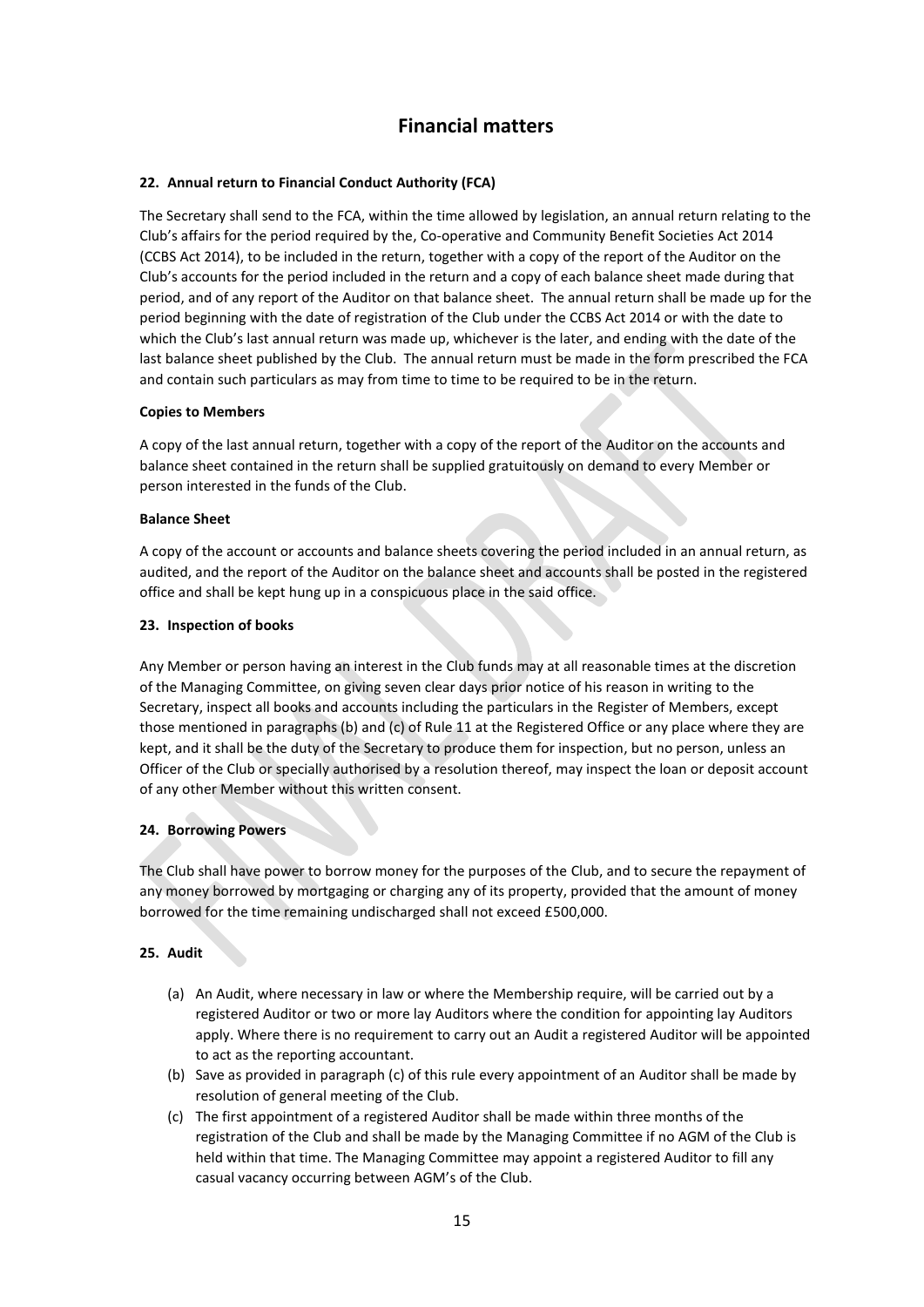- (d) A registered Auditor appointed to audit the accounts and balance sheet of the Club for the preceding year of account (whether by a AGM or by the Managing Committee) shall be reappointed as the registered Auditor of the Club for the current year of account (whether or not any resolution expressly re-appointing him has been passed) unless:
	- (i) A resolution has been passed at a general meeting of the Club appointing somebody instead of him or providing expressly that he shall not be re-appointed or;
	- (ii) He has given to the Club notice in writing of his unwillingness to be re-appointed or;
	- (iii) He is ineligible for appointment as registered Auditor of the Club for the current year of account or;
	- (iv) He has ceased to act as registered auditor of the Club by reason of incapacity.

Provided that a retiring registered Auditor shall not be automatically re-appointed by virtue of this rule if notice of an intended resolution to appoint another person on his place has been given in accordance with paragraph (e) of this rule and the resolution cannot be proceeded with because of the death, incapacity or ineligibility of that person.

- (e) A resolution at a general meeting of the Club:
	- (i) Appointing another person as registered Auditor in place of a retiring registered Auditor or;
	- (ii) Providing expressly that a retiring registered Auditor shall not be re-appointed, shall not be effective unless notice of the intention to move it has been given to the Club not less than 28 days before the meeting at which it is moved.

On receipt by the Club of notice of the intention to move any such resolution the Club shall give notice of the resolution to the Members and to the retiring registered Auditor in accordance with, CCBS Act 2014, and shall give notice to the Members in accordance with that section of any representation made or intended to be made by the retiring registered Auditor.

- (f) None of the following persons shall be appointed as registered Auditor of the Club:
	- (i) An Officer or servant of the Club.
	- (ii) A person who is a partner of or in the employment of or who employs an Officer or servant of the Club.
- (g) The registered Auditor shall in accordance with CCBS Act 2014 make a report to the Club on the accounts examined by him and on the revenue account or accounts and the balance sheet of the Club for the year of account in respect of which he is appointed.
- (h) The registered Auditor shall have a right of access at all times to the books, deeds and accounts of the Club and to all other documents relating to its affairs and shall be entitled to require from the Officers of the Club such information and explanations as he thinks necessary for the performance of the duties of the Auditors.

### **26. Application of Profits**

The Profits of the Club may be applied in any of the following ways:

- (a) In promoting social, health and mental well-being and united action between Members and others interested in improving the conditions of the people of the United Kingdom.
- (b) In maintaining or supporting convalescent homes, hospitals, infirmaries or any other charitable organisation deemed by the Managing Committee to be in need of support and appropriate assistance on behalf of the Members of the Club.
- (c) For any other lawful purpose determined by the Managing Committee or any AGM or SGM meeting subject to Rule 27.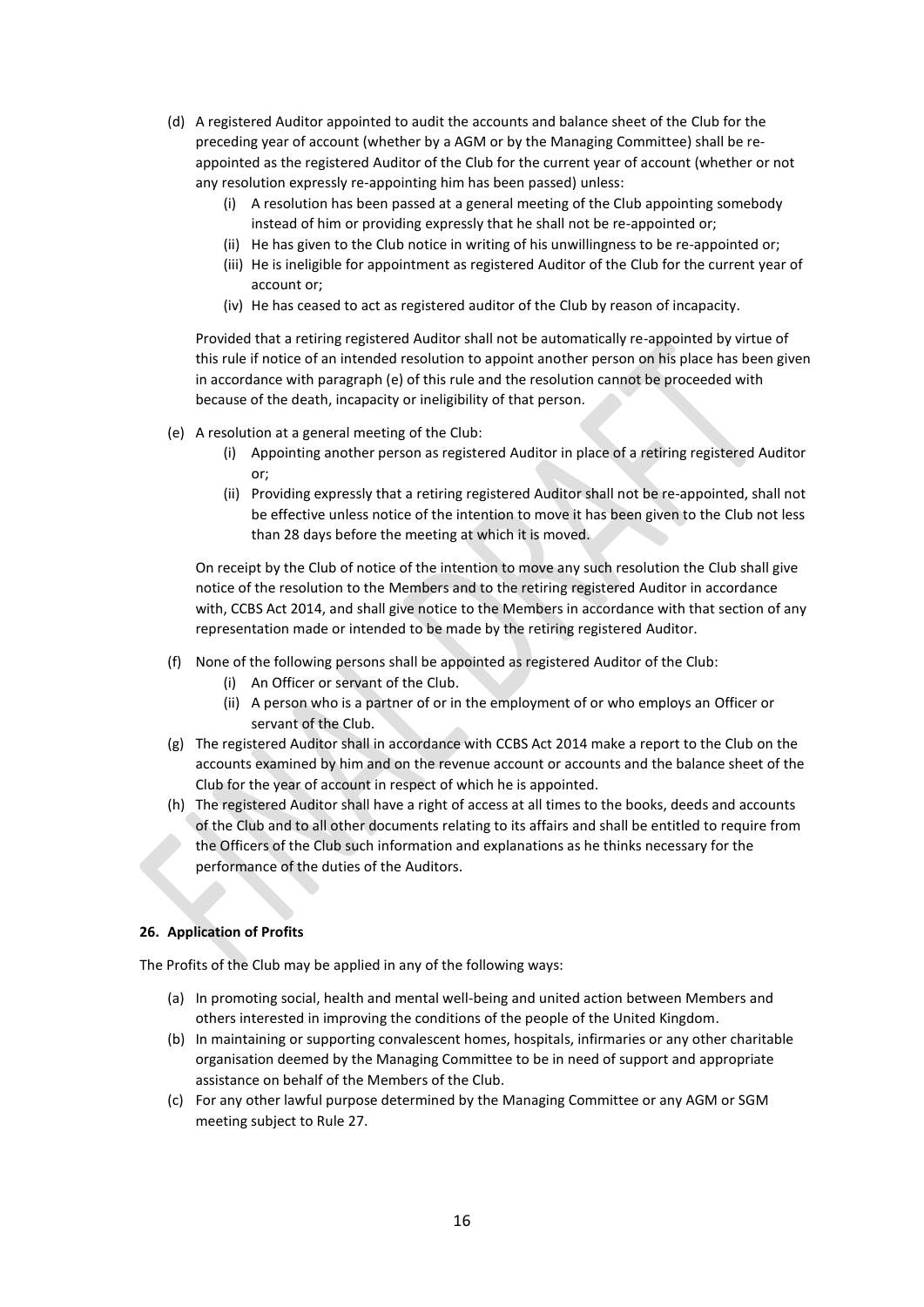### **27. Application of Funds**

Except by the dissolution of the Club, no profits or funds of the Club shall be distributed amongst the Members.

### **28. Investments**

The Managing Committee may invest the funds of the Club at such rate of interest and on such terms as they see fit in any of the following investments:

- (a) With its Members or others upon the security of real property.
- (b) In the shares or in the security of any society registered under the Co-operative and Community Benefit Societies Act 2014, or under the Building Societies Act, or of any company registered under the Companies Acts or incorporated by Act of Parliament or by charter provided that such society or company has its liability limited.
- (c) In any investment in which trustees are, for the time being by law, authorised to invest funds.

### **29. Statutory Applications to the Financial Services Conduct Authority**

- (a) Any 10 Members of the Club, each of whom has been a Member for not less than 12 months immediately preceding the date of the applications, may apply to the Financial Conduct Authority in the form prescribed by the Act to appoint an actuary or accountant to inspect the books of the Club and to report thereon, pursuant to Section 105 of The Co-operative and Community Benefit Societies Act 2014
- (b) One tenth of the whole numbers of Members, or if the number of Members shall at any time exceed 1000 then 100 Members may by an application in writing to the Financial Conduct Authority, signed by them in the forms respectively prescribed by the Act:
	- (i) Apply for one appointment of an inspector or inspectors to examine into the affairs of the Club and to report thereon: or;
	- (ii) Apply for the calling of an SGM of the Club.

### **30. Dissolution**

 $\left\langle \cdot \right\rangle$ 

The Club may at any time be dissolved by the consent of three-fourths of the Members, testified by their signatures to an Instrument of Dissolution in the form provided by the Statutory Regulations on that behalf, or by winding up in a manner provided for by the Co-operative and Community Benefit Societies Act 2014. The remaining assets, after the payment of all liabilities, shall be distrusted amongst the Members in equal shares.